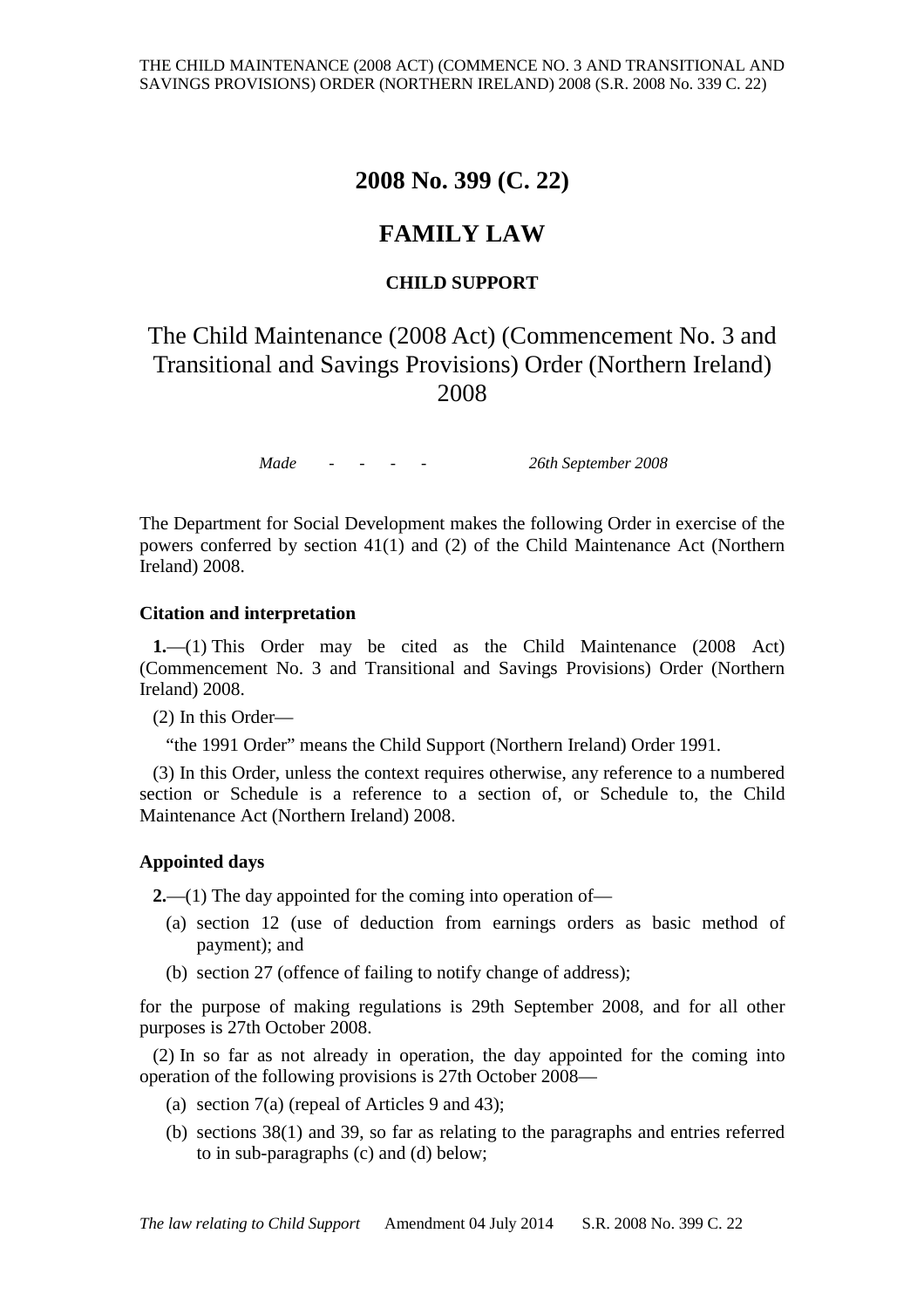- (c) paragraphs 2(1) and (2) of Schedule 4 (minor and consequential amendments); and
- (d) in Schedule 5 (repeals), the entries relating to repeals in—
	- (i) Articles 7, 10, 11, 13, 14, 16, 22(1)(e) and 2(d), 27, 27A, 28, 28A, 28F, 28J, 29, 38, and 48 of, and Schedules 4A and 4B to, the 1991 Order,
	- (ii) sections 102 and 116(3) of the Social Security Administration (Northern Ireland) Act 1992, and
	- (iii) section 3 of, and paragraphs  $13(b)$ ,  $14(a)$ ,  $15$ ,  $17$ ,  $18$  and  $28$  of Schedule 3 to, the Child Support, Pensions and Social Security Act (Northern Ireland) 2000.

#### **Transitional and savings provisions**

**3.**—(1) Any existing case, as defined in paragraph (2), shall be treated from 27th October 2008 as though the person with care had made an application under Article 7 of the 1991 Order.

(2) In paragraph (1), an existing case is one in which, immediately before 14th July 2008, Article 9 of the 1991 Order applied in relation to a parent with care and—

- (a) a maintenance assessment or calculation was in force as a result of the Department acting under that Article; or
- (b) no maintenance assessment or calculation had been made but the Department had given notice in accordance with regulation 5 of the Child Support (Maintenance Assessment Procedure) Regulations (Northern Ireland) 1992 or regulation 5 of the Child Support (Maintenance Calculation Procedure) Regulations (Northern Ireland) 2001.

(3) Paragraph (1) shall not apply in any case where the maintenance assessment or calculation ceases to have effect, or would have ceased to have effect had it been made, before 27th October 2008.

(4) The repeal of Article 9 of the 1991 Order shall not prevent the Department from exercising any powers that otherwise it would have had under Article 38 of that Order to recover and retain arrears of child support maintenance accrued in relation to any period before 27th October 2008.

Sealed with the Official Seal of the Department for Social Development on 26th September 2008

(L.S.)

*John O'Neill* A senior officer of the Department for Social Development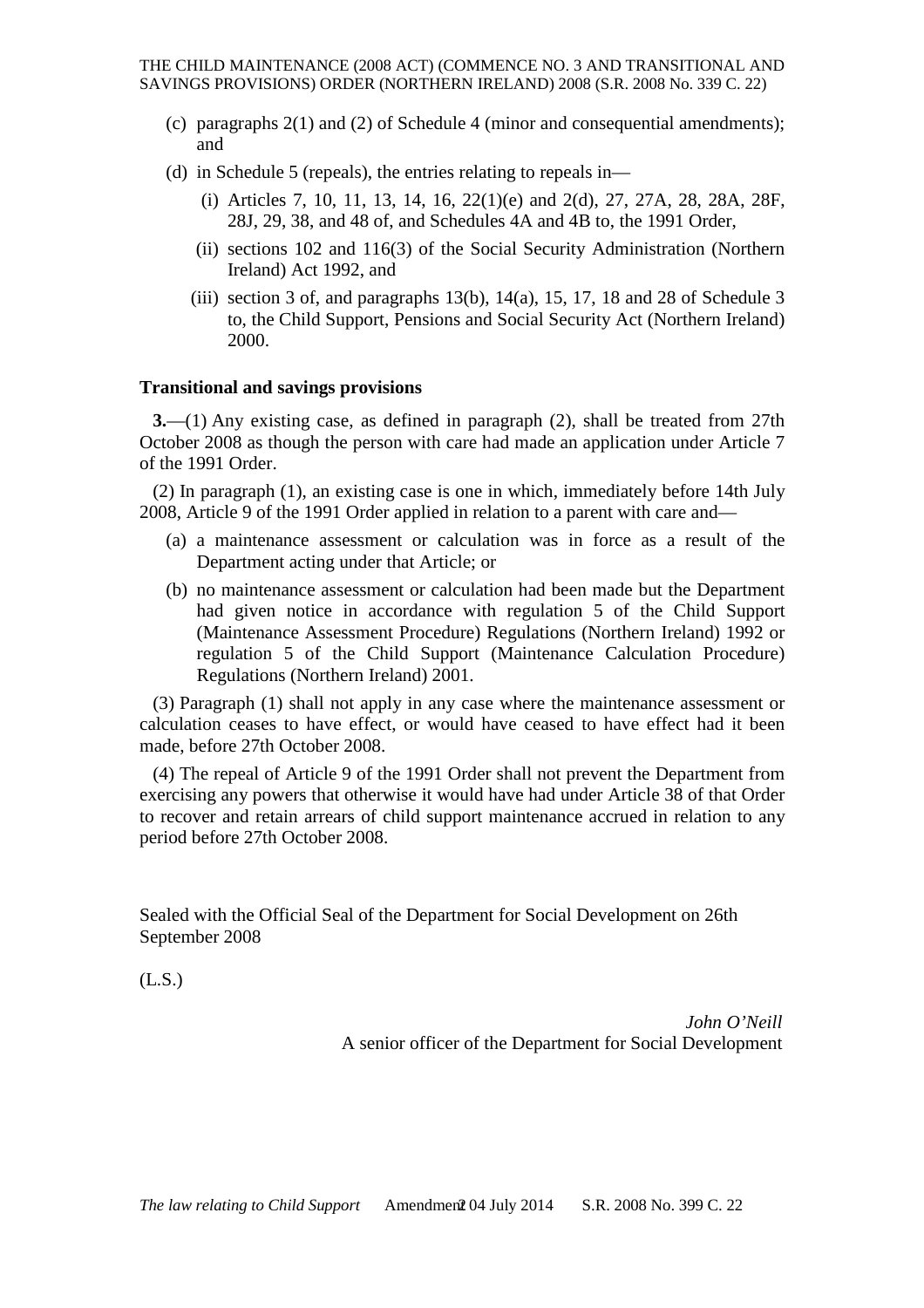#### **EXPLANATORY NOTE**

#### *(This note is not part of the Order)*

This Order brings into operation provisions of the Child Maintenance Act (Northern Ireland)  $2008$  (c. 10 (N.I.)) ("the Act") as follows:

Article 2 brings into operation sections 12 and 27 of the Act on 29th September 2008 for the purpose of making regulations, and on 27th October 2008 for all other purposes. It also brings various other provisions fully into operation on 27th October 2008. These include section 7(a), which repeals Article 9 of the Child Support (Northern Ireland) Order 1991 ("the 1991 Order"), and Schedules 4 and 5, which contain consequential provisions and repeals.

Article 3 makes transitional and savings provisions in relation to the repeal of Article 9 of the 1991 Order. Existing cases (those where a maintenance calculation is in operation or an effective date has been set) are treated from 27th October 2008 as though the person with care had applied to the Department under Article 7 of the 1991 Order. Cases in which a maintenance assessment or calculation has ceased, or would have ceased had one been made, before 27th October 2008 shall not be treated as applied for under Article 7 of the 1991 Order. Article 3(4) preserves the power of the Department to recover and retain arrears of child support maintenance for periods before 27th October 2008 when the parent with care was being paid a benefit.

#### **NOTE AS TO EARLIER COMMENCEMENT ORDERS**

*(This note is not part of the Order)*

The following provisions of the Child Maintenance Act (Northern Ireland) 2008 have been brought into operation by earlier commencement orders as from the date shown.

| Provision              | Date<br>οf      | <i>S.R. No.</i> |
|------------------------|-----------------|-----------------|
|                        | Commencement    |                 |
| Section 7 (partially)  | 14th July 2008  | 2008 No. 291    |
|                        |                 | (C.15)          |
| Section 33             | 5th August 2008 | 2008 No. 331    |
|                        |                 | (C.17)          |
| Section 35             | 14th July 2008  | 2008 No. 291    |
|                        |                 | (C.15)          |
| Section 37 (partially) | 9th July 2008   | 2008 No. 291    |
|                        |                 | (C.15)          |
| Section 38 (partially) | 9th July 2008   | 2008 No. 291    |
|                        |                 | (C.15)          |
| Section 40 (partially) | 9th July 2008   | 2008 No. 291    |
|                        |                 | (C.15)          |
| Schedule 4 (partially) | 14th July 2008  | 2008 No. 291    |
|                        |                 | (C.15)          |

*The law relating to Child Support* Amendment 04 July 2014 S.R. 2008 No. 399 C. 22